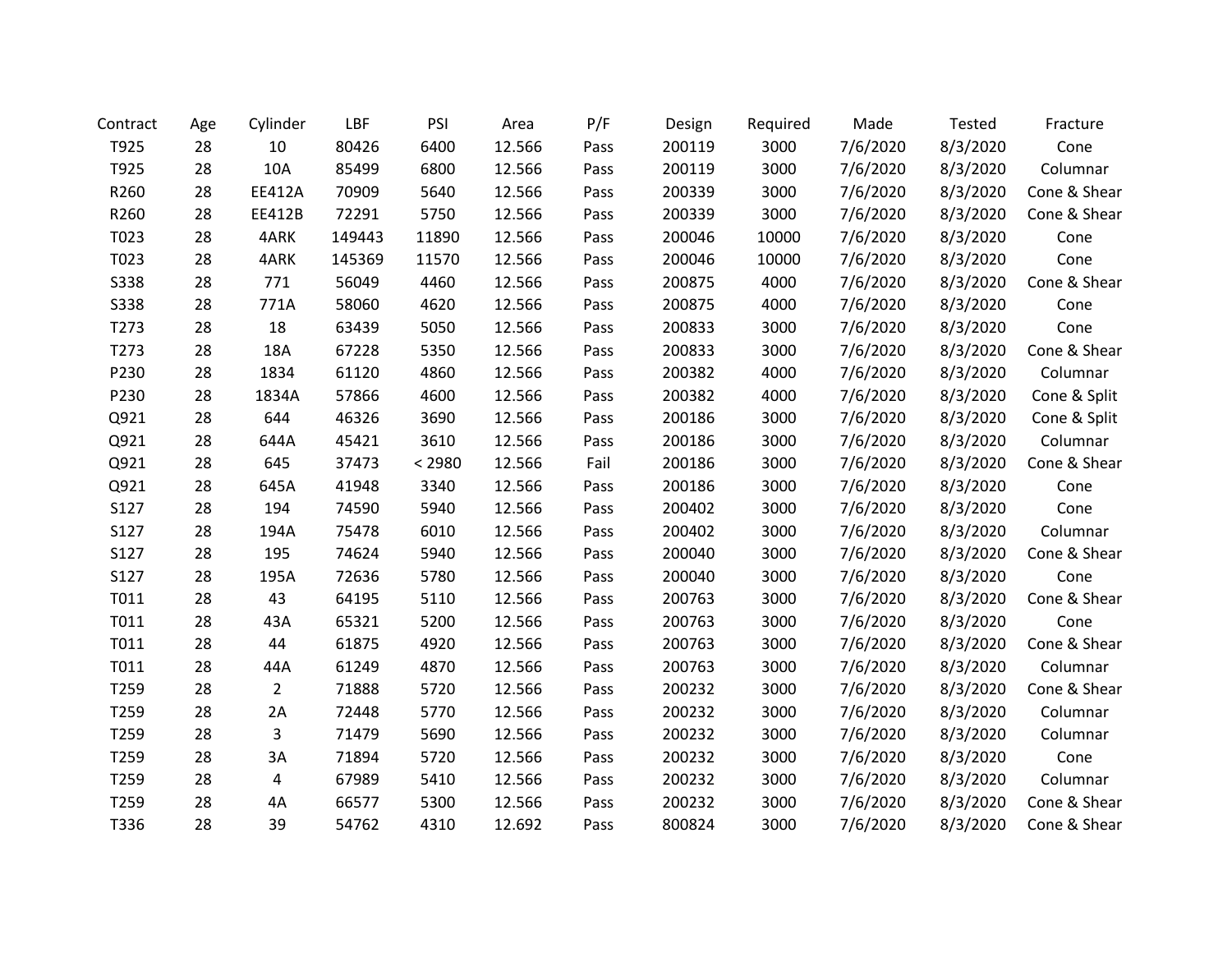| T336   | 28 | 39A           | 52865  | 4170 | 12.692 | Pass | 800824    | 3000 | 7/6/2020  | 8/3/2020 | Cone & Shear |
|--------|----|---------------|--------|------|--------|------|-----------|------|-----------|----------|--------------|
| U014   | 28 | 25            | 49879  | 3970 | 12.566 | Pass | 200825    | 3000 | 7/6/2020  | 8/3/2020 | Columnar     |
| U014   | 28 | 25A           | 51194  | 4070 | 12.566 | Pass | 200825    | 3000 | 7/6/2020  | 8/3/2020 | Cone         |
| U140   | 28 | $\mathbf{1}$  | 64101  | 5100 | 12.566 | Pass | 200232    | 3000 | 7/6/2020  | 8/3/2020 | Cone & Shear |
| U140   | 28 | 1A            | 64156  | 5110 | 12.566 | Pass | 200232    | 3000 | 7/6/2020  | 8/3/2020 | Cone & Shear |
| DB1801 | 28 | 214           | 143661 | 5080 | 28.274 | Pass | 200613    | 3000 | 7/6/2020  | 8/3/2020 | Cone         |
| DB1801 | 28 | 214A          | 151430 | 5360 | 28.274 | Pass | 200613    | 3000 | 7/6/2020  | 8/3/2020 | Cone         |
| DB1801 | 28 | 215           | 58184  | 4680 | 12.441 | Pass | 200645    | 3000 | 7/6/2020  | 8/3/2020 | Cone & Shear |
| DB1801 | 28 | 215A          | 61843  | 4920 | 12.566 | Pass | 200645    | 3000 | 7/6/2020  | 8/3/2020 | Cone & Shear |
| DB1801 | 28 | 216           | 99760  | 7940 | 12.566 | Pass | 200392    | 3000 | 7/6/2020  | 8/3/2020 | Cone         |
| DB1801 | 28 | 216A          | 98551  | 7840 | 12.566 | Pass | 200392    | 3000 | 7/6/2020  | 8/3/2020 | Cone         |
| S272   | 28 | 49            | 65645  | 5170 | 12.692 | Pass | 200057    | 3000 | 7/6/2020  | 8/3/2020 | Cone         |
| S272   | 28 | 49A           | 61182  | 4870 | 12.566 | Pass | 200057    | 3000 | 7/6/2020  | 8/3/2020 | Cone         |
| T002   | 28 | 5A            | 71412  | 5650 | 12.629 | Pass | 200049    | 3000 | 7/6/2020  | 8/3/2020 | Cone         |
| T002   | 28 | 5A            | 70219  | 5590 | 12.566 | Pass | 200049    | 3000 | 7/6/2020  | 8/3/2020 | Cone & Shear |
| T079   | 28 | 145A          | 129802 | 4590 | 28.274 | Pass | 200617    | 3000 | 7/6/2020  | 8/3/2020 | Columnar     |
| T079   | 28 | 145A          | 128827 | 4560 | 28.274 | Pass | 200617    | 3000 | 7/6/2020  | 8/3/2020 | Cone & Shear |
| T079   | 28 | 146A          | 76732  | 6110 | 12.566 | Pass | 200065    | 3000 | 7/6/2020  | 8/3/2020 | Cone         |
| T079   | 28 | 146A          | 74572  | 5930 | 12.566 | Pass | 200065    | 3000 | 7/6/2020  | 8/3/2020 | Columnar     |
| U086   | 28 | <b>9A</b>     | 64702  | 5150 | 12.566 | Pass | 200820    | 3000 | 7/6/2020  | 8/3/2020 | Columnar     |
| U086   | 28 | <b>9A</b>     | 64847  | 5160 | 12.566 | Pass | 200820    | 3000 | 7/6/2020  | 8/3/2020 | Columnar     |
| T271   | 16 | <b>8B</b>     | 54625  | 4350 | 12.566 | Pass | 200040    | 3000 | 7/18/2020 | 8/3/2020 | Cone & Shear |
| 125186 | 28 | 18            | 46651  | 3710 | 12.566 | Pass | 200065-67 | 3000 | 7/6/2020  | 8/3/2020 | Cone & Shear |
| 125186 | 28 | 18A           | 48835  | 3890 | 12.566 | Pass | 200065-67 | 3000 | 7/6/2020  | 8/3/2020 | Cone & Shear |
| T210   | 11 | 3B            | 55571  | 4420 | 12.566 | Pass | 200190    | 3000 | 7/23/2020 | 8/3/2020 | Shear        |
| S127   | 5  | $3 - B$       | 41850  | 3330 | 12.566 | Pass | 200267    | 3000 | 7/29/2020 | 8/3/2020 | Cone & Shear |
| S127   | 5  | $3-C$         | 42437  | 3380 | 12.566 | Pass | 200267    | 3000 | 7/29/2020 | 8/3/2020 | Columnar     |
| DB1601 | 28 | 172           | 67937  | 5410 | 12.566 | Pass | 200111    | 3000 | 7/7/2020  | 8/4/2020 | Cone & Shear |
| DB1601 | 28 | 172A          | 68980  | 5490 | 12.566 | Pass | 200111    | 3000 | 7/7/2020  | 8/4/2020 | Cone         |
| T930   | 28 | 32            | 47319  | 3770 | 12.566 | Pass | 200401    | 3000 | 7/7/2020  | 8/4/2020 | Cone         |
| T930   | 28 | 32A           | 47382  | 3770 | 12.566 | Pass | 200401    | 3000 | 7/7/2020  | 8/4/2020 | Cone & Shear |
| R260   | 28 | <b>EE413A</b> | 73982  | 5890 | 12.566 | Pass | 200339    | 3000 | 7/7/2020  | 8/4/2020 | Cone & Shear |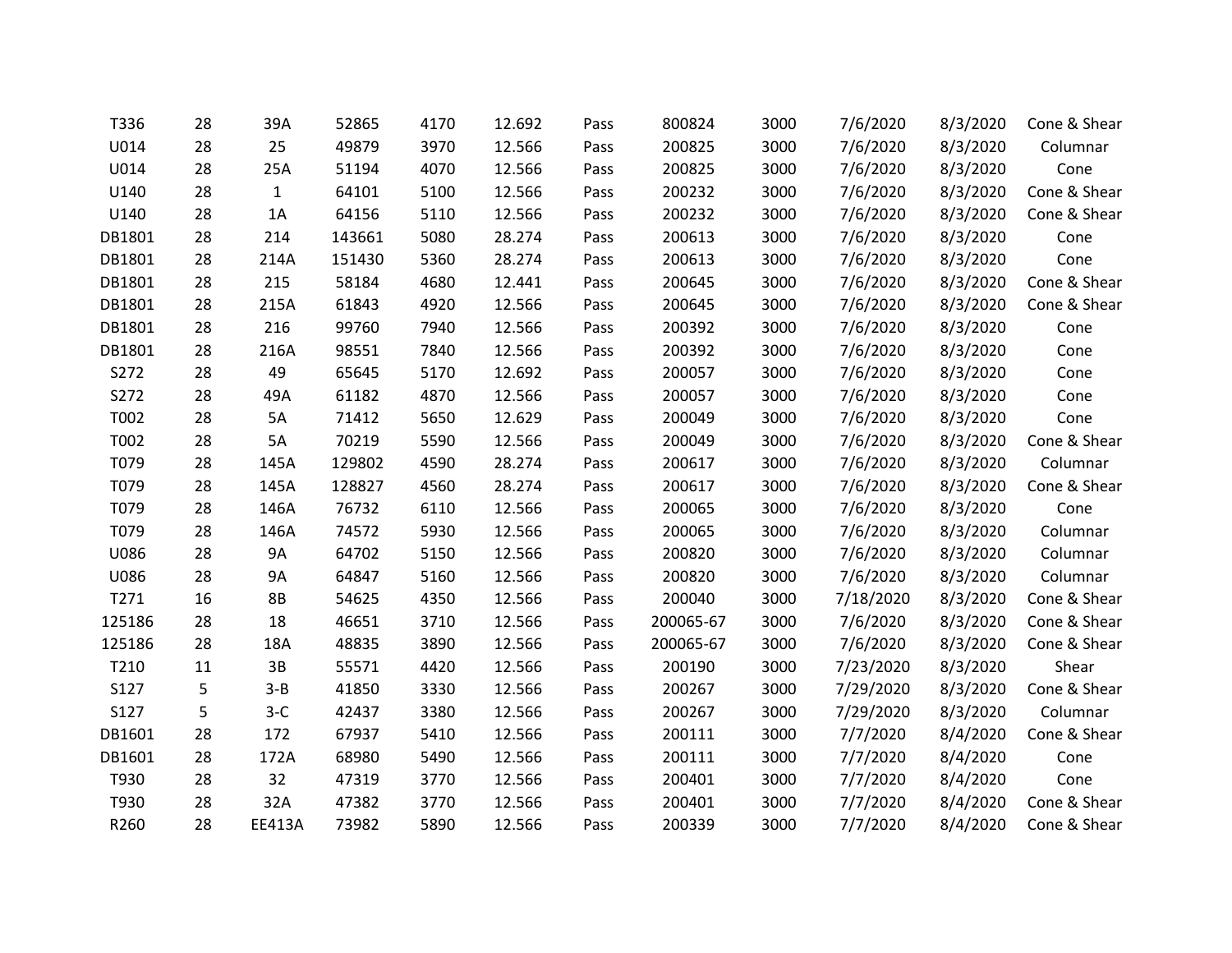| R260        | 28 | <b>EE413B</b>  | 74130  | 5900 | 12.566 | Pass | 200339         | 3000 | 7/7/2020 | 8/4/2020 | Cone         |
|-------------|----|----------------|--------|------|--------|------|----------------|------|----------|----------|--------------|
| <b>S338</b> | 28 | 772            | 71161  | 5660 | 12.566 | Pass | 200875         | 4000 | 7/7/2020 | 8/4/2020 | Cone         |
| <b>S338</b> | 28 | 772A           | 67556  | 5380 | 12.566 | Pass | 200875         | 4000 | 7/7/2020 | 8/4/2020 | Cone & Split |
| T273        | 28 | 19             | 63373  | 5040 | 12.566 | Pass | 200119         | 3000 | 7/7/2020 | 8/4/2020 | Cone & Shear |
| T273        | 28 | 19A            | 62811  | 5000 | 12.566 | Pass | 200119         | 3000 | 7/7/2020 | 8/4/2020 | Cone & Shear |
| S060        | 28 | 103            | 69294  | 5510 | 12.566 | Pass | 200199         | 4000 | 7/7/2020 | 8/4/2020 | Cone & Shear |
| S060        | 28 | 103A           | 64788  | 5160 | 12.566 | Pass | 200199         | 4000 | 7/7/2020 | 8/4/2020 | Columnar     |
| DB1601      | 28 | 170            | 98353  | 7830 | 12.566 | Pass | 200111         | 3000 | 7/7/2020 | 8/4/2020 | Columnar     |
| DB1601      | 28 | 170A           | 110022 | 8760 | 12.566 | Pass | 200111         | 3000 | 7/7/2020 | 8/4/2020 | Cone & Shear |
| DB1601      | 28 | 171            | 110320 | 8780 | 12.566 | Pass | 200111         | 3000 | 7/7/2020 | 8/4/2020 | Cone         |
| DB1601      | 28 | 171A           | 114865 | 9140 | 12.566 | Pass | 200111         | 3000 | 7/7/2020 | 8/4/2020 | Cone         |
| P230        | 28 | 1835           | 52691  | 4190 | 12.566 | Pass | 200154         | 3000 | 7/7/2020 | 8/4/2020 | Cone & Shear |
| P230        | 28 | 1835A          | 53502  | 4260 | 12.566 | Pass | 200154         | 3000 | 7/7/2020 | 8/4/2020 | Columnar     |
| P230        | 28 | 1836           | 71168  | 5660 | 12.566 | Pass | 200382         | 4000 | 7/7/2020 | 8/4/2020 | Cone & Shear |
| P230        | 28 | 1836A          | 75060  | 5970 | 12.566 | Pass | 200382         | 4000 | 7/7/2020 | 8/4/2020 | Cone         |
| Q921        | 28 | 552            | 38054  | 3030 | 12.566 | Pass | 200186         | 3000 | 7/7/2020 | 8/4/2020 | Cone & Shear |
| Q921        | 28 | 552A           | 40139  | 3190 | 12.566 | Pass | 200186         | 3000 | 7/7/2020 | 8/4/2020 | Cone & Shear |
| S127        | 28 | 196            | 74333  | 5920 | 12.566 | Pass | 200402         | 3000 | 7/7/2020 | 8/4/2020 | Cone & Shear |
| S127        | 28 | 196A           | 66841  | 5320 | 12.566 | Pass | 200402         | 3000 | 7/7/2020 | 8/4/2020 | Cone & Shear |
| S127        | 28 | 197            | 88349  | 7030 | 12.566 | Pass | 200040         | 3000 | 7/7/2020 | 8/4/2020 | Cone         |
| S127        | 28 | 197A           | 89207  | 7100 | 12.566 | Pass | 200040         | 3000 | 7/7/2020 | 8/4/2020 | Cone         |
| T259        | 28 | 5              | 74555  | 5930 | 12.566 | Pass | 200232         | 3000 | 7/7/2020 | 8/4/2020 | Cone         |
| T259        | 28 | 5A             | 74951  | 5960 | 12.566 | Pass | 200232         | 3000 | 7/7/2020 | 8/4/2020 | Cone         |
| T259        | 28 | 6              | 66352  | 5280 | 12.566 | Pass | 200232         | 3000 | 7/7/2020 | 8/4/2020 | Columnar     |
| T259        | 28 | 6A             | 62047  | 4940 | 12.566 | Pass | 200232         | 3000 | 7/7/2020 | 8/4/2020 | Cone         |
| T259        | 28 | $\overline{7}$ | 59635  | 4730 | 12.61  | Pass | 200232         | 3000 | 7/7/2020 | 8/4/2020 | Cone & Shear |
| T259        | 28 | <b>7A</b>      | 64300  | 5120 | 12.566 | Pass | 200232         | 3000 | 7/7/2020 | 8/4/2020 | Cone & Shear |
| T259        | 28 | 8              | 56825  | 4520 | 12.566 | Pass | 200232         | 3000 | 7/7/2020 | 8/4/2020 | Cone & Shear |
| T259        | 28 | 8A             | 57611  | 4580 | 12.566 | Pass | 200232         | 3000 | 7/7/2020 | 8/4/2020 | Cone         |
| T924        | 28 | $\mathbf{1}$   | 64705  | 5160 | 12.541 | Pass | <b>BAG MIX</b> | 3000 | 7/7/2020 | 8/4/2020 | Columnar     |
| T924        | 28 | 1A             | 77791  | 6190 | 12.566 | Pass | <b>BAG MIX</b> | 3000 | 7/7/2020 | 8/4/2020 | Columnar     |
| U014        | 28 | 26             | 47876  | 3810 | 12.566 | Pass | 200825         | 3000 | 7/7/2020 | 8/4/2020 | Cone & Shear |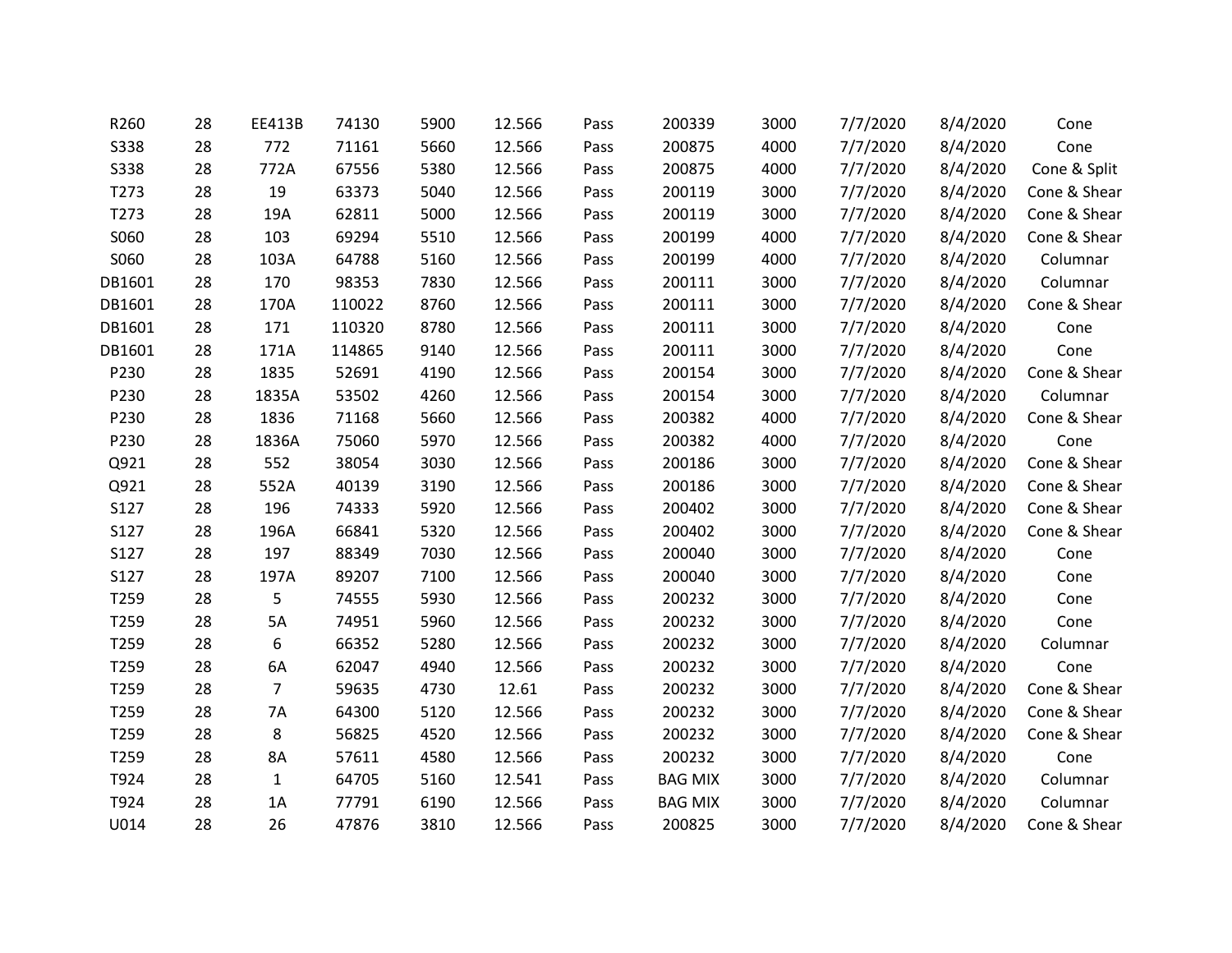| U014   | 28 | 26A        | 49697  | 3950  | 12.566 | Pass | 200825 | 3000 | 7/7/2020  | 8/4/2020 | Columnar     |
|--------|----|------------|--------|-------|--------|------|--------|------|-----------|----------|--------------|
| U045   | 28 | 3          | 92799  | 7370  | 12.592 | Pass | 200804 | 3000 | 7/7/2020  | 8/4/2020 | Cone         |
| U045   | 28 | 3A         | 94831  | 7550  | 12.566 | Pass | 200804 | 3000 | 7/7/2020  | 8/4/2020 | Cone         |
| DB1801 | 28 | 217        | 80077  | 6370  | 12.566 | Pass | 200392 | 3000 | 7/7/2020  | 8/4/2020 | Cone & Shear |
| DB1801 | 28 | 217A       | 88443  | 7040  | 12.566 | Pass | 200392 | 3000 | 7/7/2020  | 8/4/2020 | Cone         |
| DB1801 | 28 | 218        | 141538 | 5010  | 28.246 | Pass | 200613 | 3000 | 7/7/2020  | 8/4/2020 | Cone & Shear |
| DB1801 | 28 | 218A       | 142261 | 5030  | 28.274 | Pass | 200613 | 3000 | 7/7/2020  | 8/4/2020 | Cone & Shear |
| DB1801 | 28 | 219        | 68567  | 5460  | 12.566 | Pass | 200821 | 3000 | 7/7/2020  | 8/4/2020 | Cone & Shear |
| DB1801 | 28 | 219A       | 68612  | 5460  | 12.566 | Pass | 200821 | 3000 | 7/7/2020  | 8/4/2020 | Cone         |
| 120116 | 28 | 13A        | 57444  | 4540  | 12.661 | Pass | 200058 | 3000 | 7/7/2020  | 8/4/2020 | Cone & Shear |
| 120116 | 28 | 13A        | 60793  | 4840  | 12.566 | Pass | 200058 | 3000 | 7/7/2020  | 8/4/2020 | Cone & Shear |
| S272   | 28 | 50         | 69146  | 5500  | 12.566 | Pass | 200057 | 3000 | 7/7/2020  | 8/4/2020 | Cone & Shear |
| S272   | 28 | 50A        | 70504  | 5610  | 12.566 | Pass | 200057 | 3000 | 7/7/2020  | 8/4/2020 | Cone & Shear |
| S272   | 28 | 51         | 65817  | 5240  | 12.566 | Pass | 200057 | 3000 | 7/7/2020  | 8/4/2020 | Cone         |
| S272   | 28 | 51A        | 62370  | 4960  | 12.566 | Pass | 200057 | 3000 | 7/7/2020  | 8/4/2020 | Columnar     |
| T023   | 28 | 17A        | 66476  | 5290  | 12.566 | Pass | 200058 | 3000 | 7/7/2020  | 8/4/2020 | Cone & Shear |
| T023   | 28 | 17A        | 67021  | 5330  | 12.566 | Pass | 200058 | 3000 | 7/7/2020  | 8/4/2020 | Cone & Shear |
| T023   | 28 | <b>18A</b> | 75821  | 6030  | 12.566 | Pass | 200058 | 3000 | 7/7/2020  | 8/4/2020 | Cone & Shear |
| T023   | 28 | 18A        | 75757  | 6030  | 12.566 | Pass | 200058 | 3000 | 7/7/2020  | 8/4/2020 | Cone         |
| T079   | 28 | 147A       | 71350  | 5670  | 12.592 | Pass | 200065 | 3000 | 7/7/2020  | 8/4/2020 | Cone & Shear |
| T079   | 28 | 147A       | 71211  | 5670  | 12.566 | Pass | 200065 | 3000 | 7/7/2020  | 8/4/2020 | Columnar     |
| T079   | 28 | 148A       | 89122  | 7090  | 12.566 | Pass | 200065 | 3000 | 7/7/2020  | 8/4/2020 | Cone         |
| T079   | 28 | 148A       | 92976  | 7400  | 12.566 | Pass | 200065 | 3000 | 7/7/2020  | 8/4/2020 | Cone         |
| U014   | 28 | 2ARB       | 143548 | 11420 | 12.566 | Pass | 200031 | 8500 | 7/7/2020  | 8/4/2020 | Cone         |
| U014   | 28 | 2ARB       | 147600 | 11750 | 12.566 | Pass | 200031 | 8500 | 7/7/2020  | 8/4/2020 | Columnar     |
| U014   | 25 | 3ARB       | 134532 | 10710 | 12.566 | Pass | 200031 | 8500 | 7/10/2020 | 8/4/2020 | Cone & Shear |
| U014   | 25 | 3ARB       | 158425 | 12610 | 12.566 | Pass | 200031 | 8500 | 7/10/2020 | 8/4/2020 | Cone         |
| R279   | 28 | 210A       | 72355  | 5760  | 12.566 | Pass | 200177 | 3000 | 7/7/2020  | 8/4/2020 | Columnar     |
| R279   | 28 | 210A       | 70669  | 5620  | 12.566 | Pass | 200177 | 3000 | 7/7/2020  | 8/4/2020 | Columnar     |
| U014   | 19 | 4ARB       | 118830 | 9460  | 12.566 | Pass | 200031 | 8500 | 7/16/2020 | 8/4/2020 | Columnar     |
| U014   | 19 | 4ARB       | 131728 | 10480 | 12.566 | Pass | 200031 | 8500 | 7/16/2020 | 8/4/2020 | Cone & Shear |
| U014   | 14 | 5ARB       | 123538 | 9830  | 12.566 | Pass | 200031 | 8500 | 7/21/2020 | 8/4/2020 | Columnar     |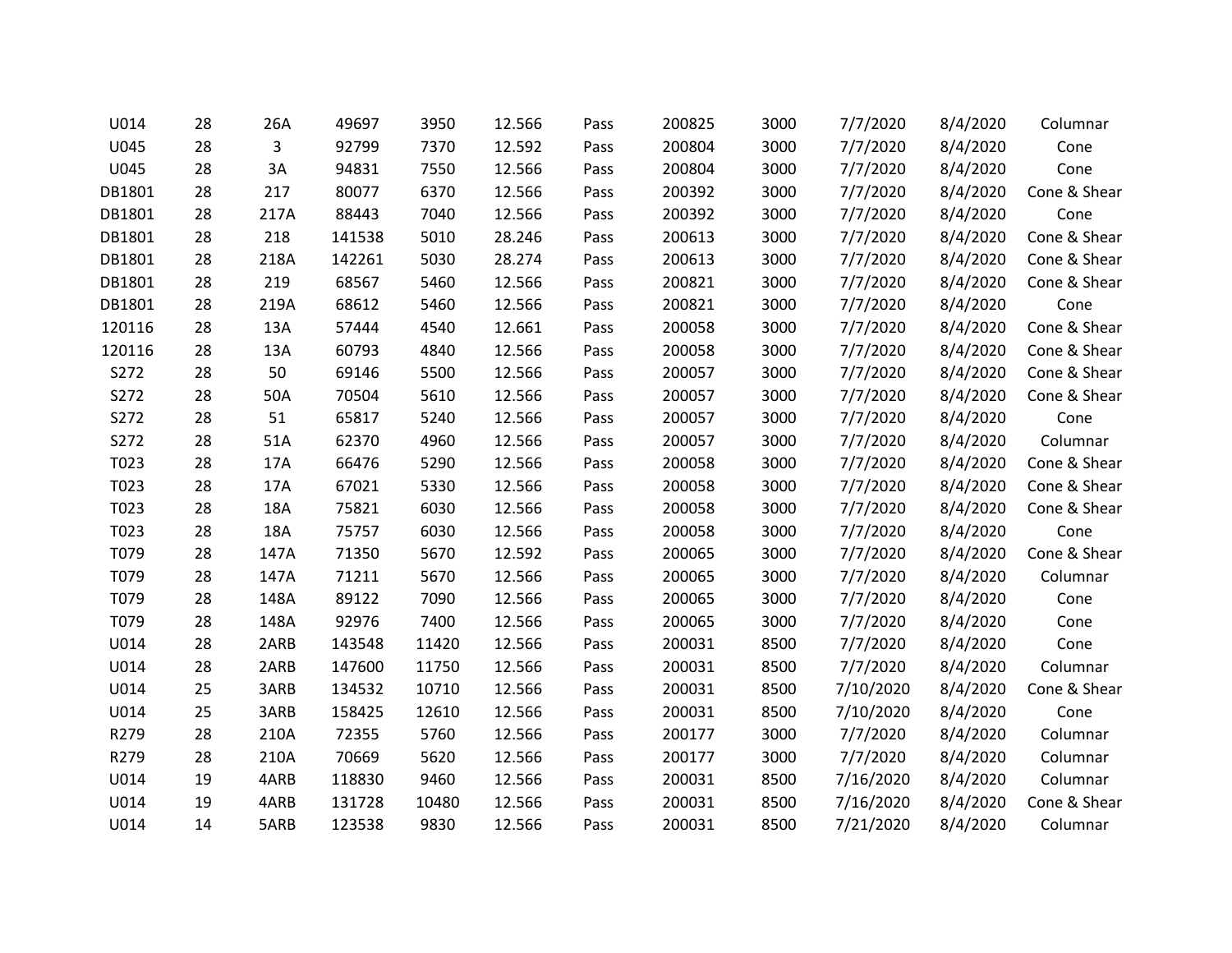| U014        | 14   | 5ARB           | 129589 | 10310  | 12.566 | Pass | 200031         | 8500 | 7/21/2020 | 8/4/2020 | Cone & Shear |
|-------------|------|----------------|--------|--------|--------|------|----------------|------|-----------|----------|--------------|
| U014        | 11   | 6ARB           | 116925 | 9350   | 12.504 | Pass | 200031         | 8500 | 7/24/2020 | 8/4/2020 | Cone & Shear |
| U014        | 11   | 6ARB           | 130604 | 10390  | 12.566 | Pass | 200031         | 8500 | 7/24/2020 | 8/4/2020 | Cone         |
| U199        | 24HR | 1022D          | 28972  | < 2310 | 12.566 | Fail | 200948         | 3000 | 8/3/2020  | 8/4/2020 | Cone         |
| U199        | 24HR | 1022E          | 28457  | < 2260 | 12.566 | Fail | 200948         | 3000 | 8/3/2020  | 8/4/2020 | Cone & Split |
| <b>S338</b> | 28   | 773            | 71308  | 5670   | 12.566 | Pass | 200875         | 4000 | 7/8/2020  | 8/5/2020 | Columnar     |
| <b>S338</b> | 28   | 773A           | 74420  | 5920   | 12.566 | Pass | 200875         | 4000 | 7/8/2020  | 8/5/2020 | Cone         |
| R260        | 28   | <b>BE414A</b>  | 24277  | < 1930 | 12.566 | Fail | <b>BAG MIX</b> | 3000 | 7/8/2020  | 8/5/2020 | Columnar     |
| R260        | 28   | <b>BE414B</b>  | 21027  | < 1670 | 12.566 | Fail | <b>BAG MIX</b> | 3000 | 7/8/2020  | 8/5/2020 | Shear        |
| T255        | 28   | 12             | 52955  | 4210   | 12.566 | Pass | 200182         | 3000 | 7/8/2020  | 8/5/2020 | Columnar     |
| T255        | 28   | 12A            | 51270  | 4080   | 12.566 | Pass | 200182         | 3000 | 7/8/2020  | 8/5/2020 | Columnar     |
| T273        | 28   | 20             | 79395  | 6320   | 12.566 | Pass | 200833         | 3000 | 7/8/2020  | 8/5/2020 | Cone & Shear |
| T273        | 28   | 20A            | 83906  | 6680   | 12.566 | Pass | 200833         | 3000 | 7/8/2020  | 8/5/2020 | Cone         |
| <b>S338</b> | 28   | 68             | 64418  | 5130   | 12.566 | Pass | 200337         | 3000 | 7/8/2020  | 8/5/2020 | Columnar     |
| <b>S338</b> | 28   | 68A            | 62949  | 5010   | 12.566 | Pass | 200337         | 3000 | 7/8/2020  | 8/5/2020 | Cone         |
| S127        | 28   | 198            | 70449  | 5610   | 12.566 | Pass | 200402         | 3000 | 7/8/2020  | 8/5/2020 | Cone         |
| S127        | 28   | 198A           | 74186  | 5900   | 12.566 | Pass | 200402         | 3000 | 7/8/2020  | 8/5/2020 | Columnar     |
| S182        | 28   | 32             | 90556  | 7190   | 12.592 | Pass | 200327         | 3000 | 7/8/2020  | 8/5/2020 | Cone         |
| S182        | 28   | 32A            | 93840  | 7470   | 12.566 | Pass | 200327         | 3000 | 7/8/2020  | 8/5/2020 | Cone & Shear |
| T924        | 28   | $\overline{2}$ | 66551  | 5300   | 12.566 | Pass | <b>BAG MIX</b> | 3000 | 7/8/2020  | 8/5/2020 | Cone & Split |
| T924        | 28   | 2A             | 55889  | 4450   | 12.566 | Pass | <b>BAG MIX</b> | 3000 | 7/8/2020  | 8/5/2020 | Cone & Split |
| Q029        | 28   | 527A           | 51986  | 4140   | 12.566 | Pass | 200058         | 3000 | 7/8/2020  | 8/5/2020 | Cone & Shear |
| Q029        | 28   | 527A           | 53899  | 4290   | 12.566 | Pass | 200058         | 3000 | 7/8/2020  | 8/5/2020 | Columnar     |
| CMGC03      | 28   | 3ARB           | 146819 | 11720  | 12.522 | Pass | 200031         | 8000 | 7/8/2020  | 8/5/2020 | Cone         |
| CMGC03      | 28   | 3ARB           | 141081 | 11230  | 12.566 | Pass | 200031         | 8000 | 7/8/2020  | 8/5/2020 | Cone & Shear |
| S272        | 28   | 52             | 74122  | 5900   | 12.566 | Pass | 200058         | 3000 | 7/8/2020  | 8/5/2020 | Cone         |
| S272        | 28   | 52A            | 71517  | 5690   | 12.566 | Pass | 200058         | 3000 | 7/8/2020  | 8/5/2020 | Columnar     |
| T014        | 28   | 61A            | 87194  | 6940   | 12.566 | Pass | 200360         | 4500 | 7/8/2020  | 8/5/2020 | Cone         |
| T014        | 28   | 61A            | 86575  | 6890   | 12.566 | Pass | 200360         | 4500 | 7/8/2020  | 8/5/2020 | Cone & Shear |
| T014        | 28   | 62A            | 79420  | 6320   | 12.566 | Pass | 200360         | 4500 | 7/8/2020  | 8/5/2020 | Cone         |
| T014        | 28   | 62A            | 75273  | 5990   | 12.566 | Pass | 200360         | 4500 | 7/8/2020  | 8/5/2020 | Cone & Shear |
| T079        | 28   | 149A           | 77795  | 6190   | 12.566 | Pass | 200065         | 3000 | 7/8/2020  | 8/5/2020 | Cone & Shear |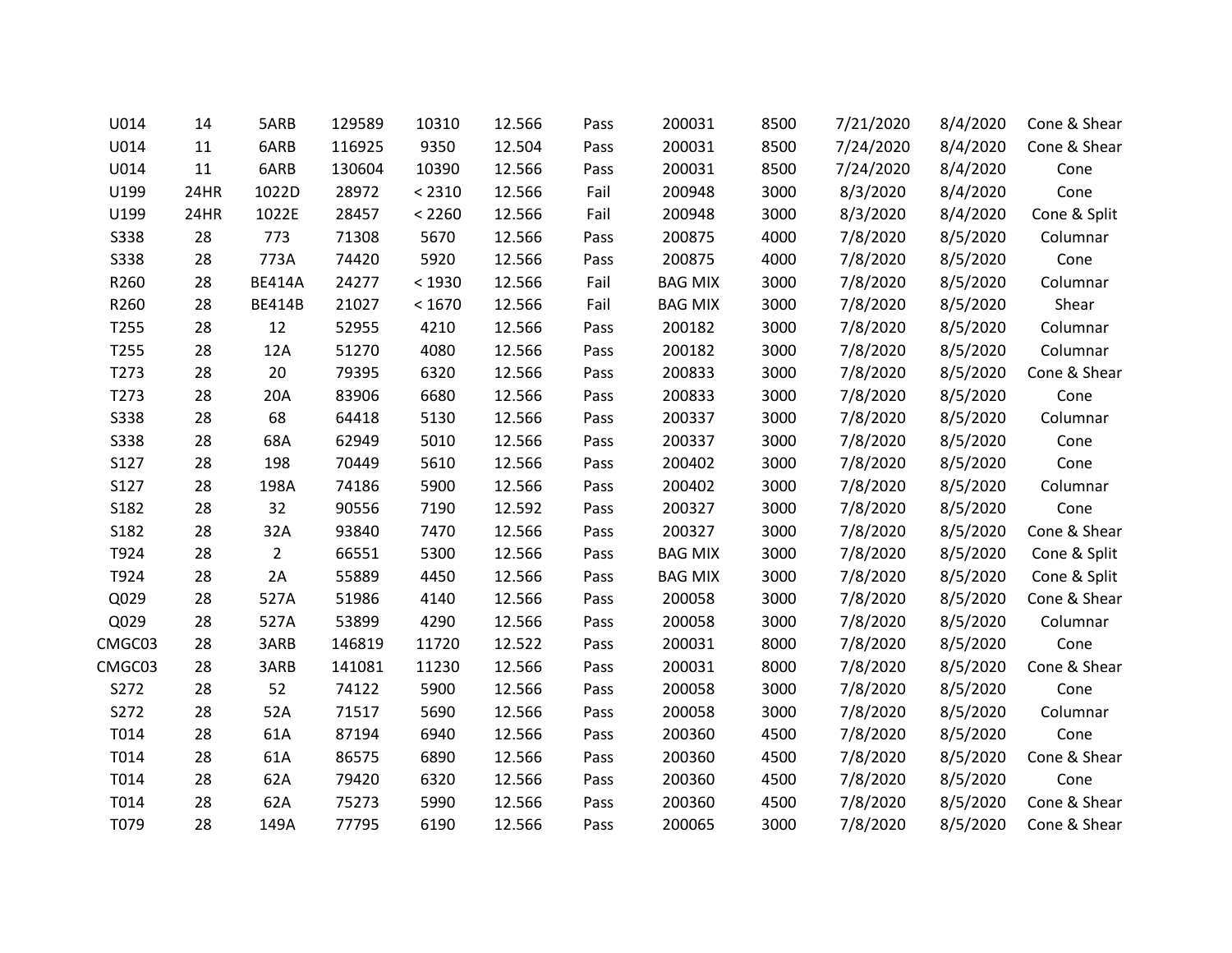| T079   | 28             | 149A  | 75891  | 6040   | 12.566 | Pass | 200065         | 3000 | 7/8/2020  | 8/5/2020 | Cone & Split |
|--------|----------------|-------|--------|--------|--------|------|----------------|------|-----------|----------|--------------|
| T079   | 28             | 150A  | 94978  | 7560   | 12.566 | Pass | 200065         | 3000 | 7/8/2020  | 8/5/2020 | Cone         |
| T079   | 28             | 150A  | 95510  | 7600   | 12.566 | Pass | 200065         | 3000 | 7/8/2020  | 8/5/2020 | Cone & Shear |
| U017   | 28             | 2A    | 59442  | 4730   | 12.566 | Pass | 200203         | 3000 | 7/8/2020  | 8/5/2020 | Cone & Shear |
| U017   | 28             | 2A    | 62203  | 4950   | 12.566 | Pass | 200203         | 3000 | 7/8/2020  | 8/5/2020 | Cone & Shear |
| DB1701 | 28             | 1376A | 130866 | 4630   | 28.293 | Pass | 200100         | 3000 | 7/8/2020  | 8/5/2020 | Cone & Shear |
| DB1701 | 28             | 1376B | 128505 | 4540   | 28.274 | Pass | 200100         | 3000 | 7/8/2020  | 8/5/2020 | Cone         |
| P079   | 28             | 479   | 54317  | 4320   | 12.566 | Pass | 200261         | 3000 | 7/8/2020  | 8/5/2020 | Cone & Shear |
| P079   | 28             | 479A  | 55542  | 4420   | 12.566 | Pass | 200261         | 3000 | 7/8/2020  | 8/5/2020 | Cone & Shear |
| CMGC03 | 28             | 15    | 72599  | 5780   | 12.566 | Pass | 200084         | 3000 | 7/8/2020  | 8/5/2020 | Columnar     |
| CMGC03 | 28             | 15A   | 71254  | 5670   | 12.566 | Pass | 200084         | 3000 | 7/8/2020  | 8/5/2020 | Cone & Shear |
| T336   | 28             | 40    | 58958  | 4690   | 12.566 | Pass | 200824         | 3000 | 7/8/2020  | 8/5/2020 | Cone         |
| T336   | 28             | 40A   | 58863  | 4680   | 12.566 | Pass | 200824         | 3000 | 7/8/2020  | 8/5/2020 | Cone & Shear |
| 121534 | 28             | 4     | 53379  | 4260   | 12.516 | Pass | 200452         | 3000 | 7/8/2020  | 8/5/2020 | Cone & Shear |
| 121534 | 28             | 4A    | 51971  | 4140   | 12.566 | Pass | 200452         | 3000 | 7/8/2020  | 8/5/2020 | Cone & Shear |
| T211   | 28             | 28A   | 80109  | 6370   | 12.566 | Pass | <b>BAG MIX</b> | 3000 | 7/8/2020  | 8/5/2020 | Cone & Shear |
| T211   | 28             | 28A   | 80411  | 6400   | 12.566 | Pass | <b>BAG MIX</b> | 3000 | 7/8/2020  | 8/5/2020 | Columnar     |
| T271   | 14             | 9B    | 52520  | 4180   | 12.566 | Pass | 200040         | 3000 | 7/22/2020 | 8/5/2020 | Columnar     |
| P230   | 28             | 1837  | 63464  | 5060   | 12.548 | Pass | 200154         | 3000 | 7/8/2020  | 8/5/2020 | Columnar     |
| P230   | 28             | 1837A | 63291  | 5040   | 12.566 | Pass | 200154         | 3000 | 7/8/2020  | 8/5/2020 | Cone & Shear |
| DB1801 | 28             | 220   | 53060  | 4210   | 12.592 | Pass | 200645         | 3000 | 7/8/2020  | 8/5/2020 | Cone & Shear |
| DB1801 | 28             | 220A  | 60048  | 4780   | 12.566 | Pass | 200645         | 3000 | 7/8/2020  | 8/5/2020 | Cone         |
| DB1801 | 228            | 221   | 69688  | 5550   | 12.566 | Pass | 200648         | 4000 | 7/8/2020  | 8/5/2020 | Cone & Shear |
| DB1801 | 228            | 221A  | 75666  | 6020   | 12.566 | Pass | 200648         | 4000 | 7/8/2020  | 8/5/2020 | Cone         |
| T255   | $\overline{7}$ | 20C   | 33592  | < 2670 | 12.566 | Fail | 200181         | 3000 | 7/29/2020 | 8/5/2020 | Cone         |
| 140134 | 28             | 15A   | 81324  | 6470   | 12.566 | Pass | 19699          | 4000 | 7/9/2020  | 8/6/2020 | Columnar     |
| 140134 | 28             | 15B   | 85899  | 6840   | 12.566 | Pass | 19699          | 4000 | 7/9/2020  | 8/6/2020 | Columnar     |
| Q921   | 28             | 646   | 41294  | 3290   | 12.566 | Pass | 200186         | 3000 | 7/9/2020  | 8/6/2020 | Cone & Shear |
| Q921   | 28             | 646A  | 41998  | 3340   | 12.566 | Pass | 200186         | 3000 | 7/9/2020  | 8/6/2020 | Cone         |
| T011   | 28             | 45    | 82050  | 6530   | 12.566 | Pass | 200763         | 3000 | 7/9/2020  | 8/6/2020 | Cone         |
| T011   | 28             | 45A   | 78556  | 6250   | 12.566 | Pass | 200763         | 3000 | 7/9/2020  | 8/6/2020 | Cone & Shear |
| T259   | 28             | 10    | 66144  | 5260   | 12.566 | Pass | 200232         | 3000 | 7/9/2020  | 8/6/2020 | Cone         |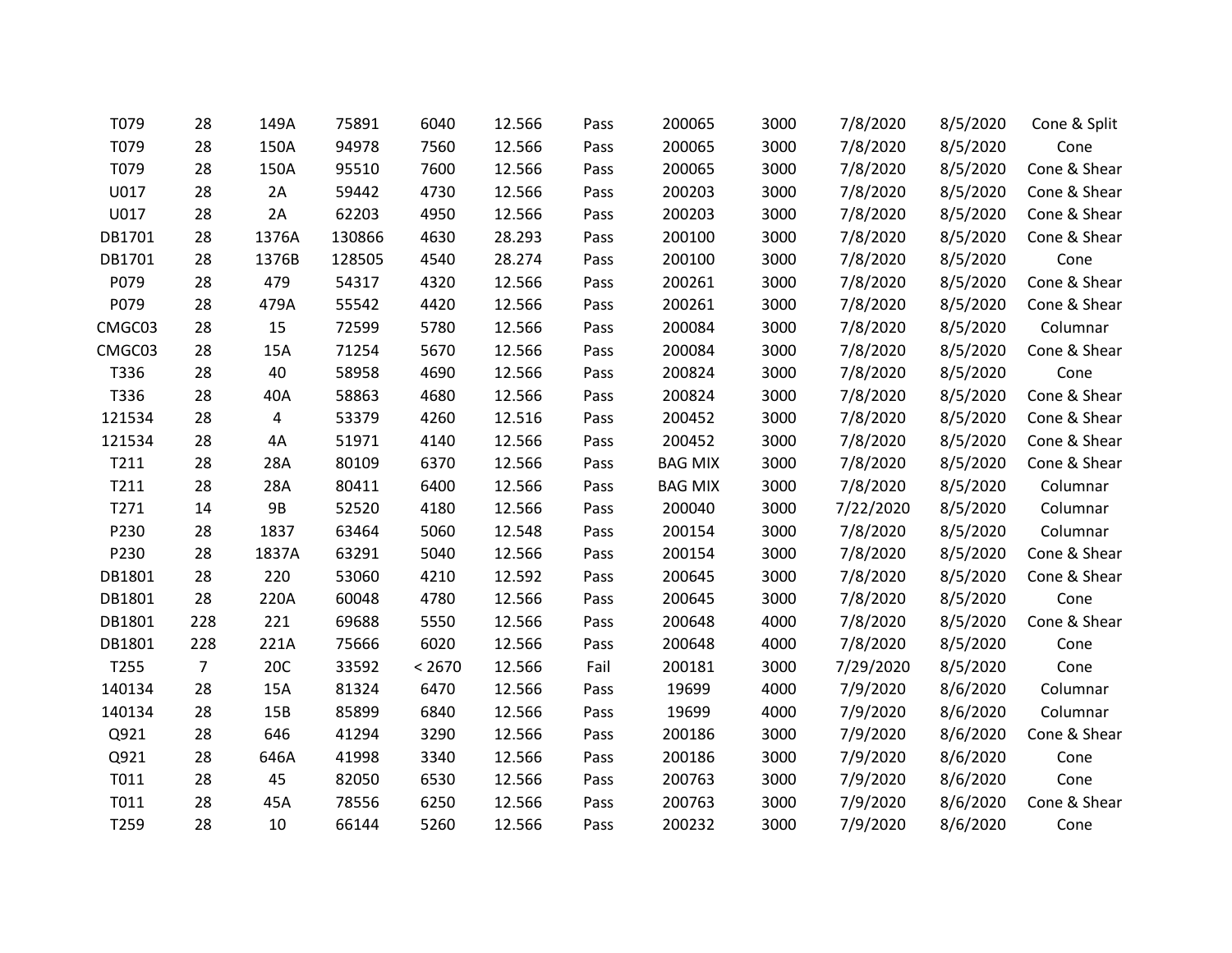| T259   | 28 | 10A   | 60102  | 4780   | 12.566 | Pass | 200232         | 3000  | 7/9/2020  | 8/6/2020 | Cone & Shear |
|--------|----|-------|--------|--------|--------|------|----------------|-------|-----------|----------|--------------|
| T259   | 28 | 11    | 63519  | 5050   | 12.566 | Pass | 200232         | 3000  | 7/9/2020  | 8/6/2020 | Cone & Shear |
| T259   | 28 | 11A   | 63811  | 5080   | 12.566 | Pass | 200232         | 3000  | 7/9/2020  | 8/6/2020 | Columnar     |
| T259   | 28 | 12    | 58139  | 4630   | 12.566 | Pass | 200232         | 3000  | 7/9/2020  | 8/6/2020 | Columnar     |
| T259   | 28 | 12A   | 56950  | 4530   | 12.566 | Pass | 200232         | 3000  | 7/9/2020  | 8/6/2020 | Cone & Shear |
| T293   | 28 | 11    | 80348  | 6390   | 12.566 | Pass | <b>BAG MIX</b> | 4000  | 7/9/2020  | 8/6/2020 | Cone         |
| T293   | 28 | 11A   | 83151  | 6620   | 12.566 | Pass | <b>BAG MIX</b> | 4000  | 7/9/2020  | 8/6/2020 | Cone         |
| 106077 | 28 | 56A   | 53626  | 4270   | 12.566 | Pass | 200286         | 3000  | 7/9/2020  | 8/6/2020 | Cone & Split |
| 106077 | 28 | 56A   | 56842  | 4520   | 12.566 | Pass | 200286         | 3000  | 7/9/2020  | 8/6/2020 | Cone & Shear |
| T023   | 28 | 5ARK  | 149606 | 11910  | 12.566 | Pass | 200046         | 10000 | 7/9/2020  | 8/6/2020 | Cone         |
| T023   | 28 | 5ARK  | 168808 | 13430  | 12.566 | Pass | 200046         | 10000 | 7/9/2020  | 8/6/2020 | Cone         |
| T023   | 28 | 20A   | 62178  | 4950   | 12.566 | Pass | 200058         | 3000  | 7/9/2020  | 8/6/2020 | Columnar     |
| T023   | 28 | 20A   | 63459  | 5050   | 12.566 | Pass | 200058         | 3000  | 7/9/2020  | 8/6/2020 | Cone & Shear |
| T079   | 28 | 151A  | 71126  | 5660   | 12.566 | Pass | 200065         | 3000  | 7/9/2020  | 8/6/2020 | Columnar     |
| T079   | 28 | 151A  | 71961  | 5730   | 12.566 | Pass | 200065         | 3000  | 7/9/2020  | 8/6/2020 | Cone & Shear |
| U128   | 28 | 2A    | 83783  | 6670   | 12.566 | Pass | 200910         | 3500  | 7/9/2020  | 8/6/2020 | Cone & Shear |
| U128   | 28 | 2A    | 77455  | 6160   | 12.566 | Pass | 200910         | 3500  | 7/9/2020  | 8/6/2020 | Cone         |
| T255   | 14 | 14B   | 55914  | 4450   | 12.566 | Pass | 200976         | 4000  | 7/23/2020 | 8/6/2020 | Cone & Shear |
| T255   | 14 | 15B   | 51939  | 4130   | 12.566 | Pass | 200976         | 4000  | 7/23/2020 | 8/6/2020 | Cone & Shear |
| T255   | 14 | 16B   | 61347  | 4880   | 12.566 | Pass | 200976         | 4000  | 7/23/2020 | 8/6/2020 | Cone & Shear |
| T255   | 14 | 17B   | 55624  | 4430   | 12.566 | Pass | 200976         | 4000  | 7/23/2020 | 8/6/2020 | Cone & Shear |
| T255   | 14 | 18B   | 48300  | < 3840 | 12.566 | Fail | 200976         | 4000  | 7/23/2020 | 8/6/2020 | Cone         |
| T255   | 14 | 19B   | 47109  | < 3750 | 12.566 | Fail | 200976         | 4000  | 7/23/2020 | 8/6/2020 | Cone & Shear |
| U199   | 10 | 1011B | 80294  | 6390   | 12.566 | Pass | 200947         | 3000  | 7/28/2020 | 8/6/2020 | Cone & Shear |
| U199   | 10 | 1011C | 79438  | 6320   | 12.566 | Pass | 200947         | 3000  | 7/28/2020 | 8/6/2020 | Columnar     |
| U199   | 10 | 1012B | 52225  | 4160   | 12.566 | Pass | 200948         | 3000  | 7/28/2020 | 8/6/2020 | Cone & Shear |
| U199   | 10 | 1012C | 54867  | 4370   | 12.566 | Pass | 200948         | 3000  | 7/28/2020 | 8/6/2020 | Cone & Shear |
| P230   | 28 | 1838  | 67643  | 5410   | 12.504 | Pass | 200154         | 3000  | 7/9/2020  | 8/6/2020 | Cone & Shear |
| P230   | 28 | 1838A | 71673  | 5730   | 12.504 | Pass | 200154         | 3000  | 7/9/2020  | 8/6/2020 | Cone         |
| S127   | 28 | 199   | 93537  | 7370   | 12.692 | Pass | 200040         | 3000  | 7/9/2020  | 8/6/2020 | Cone         |
| S127   | 28 | 199A  | 91012  | 7170   | 12.692 | Pass | 200040         | 3000  | 7/9/2020  | 8/6/2020 | Cone & Shear |
| S202   | 28 | 213   | 54179  | 4330   | 12.504 | Pass | 200753         | 4000  | 7/9/2020  | 8/6/2020 | Cone & Shear |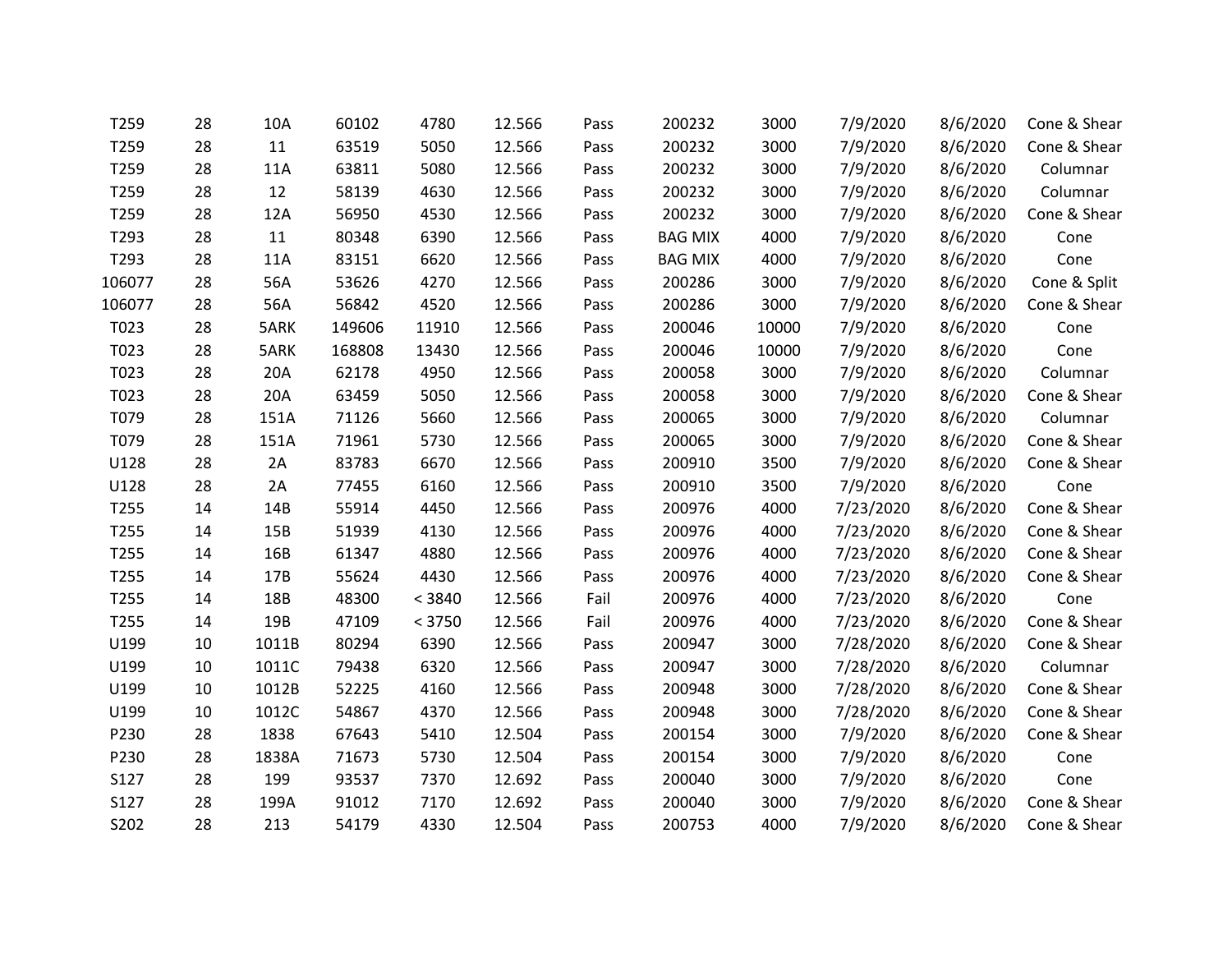| S202   | 28             | 213A          | 53718  | 4300  | 12.504 | Pass | 200753  | 4000 | 7/9/2020  | 8/6/2020 | Cone & Shear |
|--------|----------------|---------------|--------|-------|--------|------|---------|------|-----------|----------|--------------|
| T336   | 28             | 41            | 71515  | 5690  | 12.566 | Pass | 200574  | 4000 | 7/9/2020  | 8/6/2020 | Columnar     |
| T336   | 28             | 41A           | 69706  | 5550  | 12.566 | Pass | 200574  | 4000 | 7/9/2020  | 8/6/2020 | Cone & Shear |
| T023   | 28             | 19A           | 58804  | 4680  | 12.566 | Pass | 200058  | 3000 | 7/9/2020  | 8/6/2020 | Cone & Shear |
| T023   | 28             | 19A           | 56404  | 4490  | 12.566 | Pass | 200058  | 3000 | 7/9/2020  | 8/6/2020 | Cone         |
| T079   | 28             | 152A          | 67621  | 5380  | 12.566 | Pass | 2000065 | 3000 | 7/9/2020  | 8/6/2020 | Cone & Shear |
| T079   | 28             | 152A          | 65758  | 5230  | 12.566 | Pass | 2000065 | 3000 | 7/9/2020  | 8/6/2020 | Cone & Shear |
| T332   | 28             | 1A            | 70618  | 5620  | 12.566 | Pass | 200479  | 3000 | 7/9/2020  | 8/6/2020 | Cone & Shear |
| T332   | 28             | 1A            | 68582  | 5460  | 12.566 | Pass | 200479  | 3000 | 7/9/2020  | 8/6/2020 | Cone         |
| P079   | 28             | 481           | 59266  | 4720  | 12.566 | Pass | 200261  | 3000 | 7/9/2020  | 8/6/2020 | Cone         |
| P079   | 28             | 481A          | 53103  | 4230  | 12.566 | Pass | 200261  | 3000 | 7/9/2020  | 8/6/2020 | Cone & Shear |
| R279   | 28             | 211A          | 79966  | 6360  | 12.566 | Pass | 200177  | 3000 | 7/9/2020  | 8/6/2020 | Cone & Shear |
| R279   | 28             | 211A          | 83076  | 6610  | 12.566 | Pass | 200177  | 3000 | 7/9/2020  | 8/6/2020 | Cone & Shear |
| T271   | 14             | 10B           | 52753  | 4200  | 12.566 | Pass | 200337  | 3000 | 7/23/2020 | 8/6/2020 | Cone & Shear |
| T210   | $\overline{7}$ | 4B            | 39598  | 3150  | 12.566 | Pass | 200190  | 3000 | 7/30/2020 | 8/6/2020 | Cone & Shear |
| S338   | 6              | 1201B         | 62418  | 4970  | 12.566 | Pass | 200337  | 3000 | 7/31/2020 | 8/6/2020 | Cone         |
| S338   | 6              | 1201C         | 60457  | 4810  | 12.566 | Pass | 200337  | 3000 | 7/31/2020 | 8/6/2020 | Cone & Shear |
| S272   | 28             | 53            | 52557  | 4180  | 12.566 | Pass | 200058  | 3000 | 7/9/2020  | 8/6/2020 | Cone & Shear |
| S272   | 28             | 53A           | 51656  | 4110  | 12.566 | Pass | 200058  | 3000 | 7/9/2020  | 8/6/2020 | Cone & Shear |
| CMGC03 | 28             | 1ARK          | 138206 | 11000 | 12.566 | Pass | 200923  | 5000 | 7/9/2020  | 8/6/2020 | Columnar     |
| CMGC03 | 28             | 1ARK          | 129134 | 10280 | 12.566 | Pass | 200923  | 5000 | 7/9/2020  | 8/6/2020 | Columnar     |
| 121534 | 28             | 5             | 57321  | 4560  | 12.566 | Pass | 202452  | 3000 | 7/9/2020  | 8/6/2020 | Cone & Shear |
| 121534 | 28             | 5A            | 57282  | 4560  | 12.566 | Pass | 202452  | 3000 | 7/9/2020  | 8/6/2020 | Cone & Shear |
| T273   | 28             | 21            | 67423  | 5370  | 12.566 | Pass | 200119  | 3000 | 7/9/2020  | 8/6/2020 | Columnar     |
| T273   | 28             | 21A           | 66641  | 5300  | 12.566 | Pass | 200119  | 3000 | 7/9/2020  | 8/6/2020 | Cone         |
| R260   | 28             | <b>EE415A</b> | 69079  | 5440  | 12.692 | Pass | 200339  | 3000 | 7/9/2020  | 8/6/2020 | Cone & Shear |
| R260   | 28             | EE415B        | 69369  | 5520  | 12.566 | Pass | 200339  | 3000 | 7/9/2020  | 8/6/2020 | Cone & Shear |
| R260   | 28             | 415C          | 72320  | 5760  | 12.566 | Pass | 200339  | 3000 | 7/9/2020  | 8/6/2020 | Columnar     |
| R260   | 28             | 415D          | 70362  | 5600  | 12.566 | Pass | 200339  | 3000 | 7/9/2020  | 8/6/2020 | Columnar     |
| S338   | 28             | 774           | 68140  | 5450  | 12.504 | Pass | 200875  | 4000 | 7/9/2020  | 8/6/2020 | Cone & Shear |
| S338   | 28             | 774A          | 62957  | 5010  | 12.566 | Pass | 200875  | 4000 | 7/9/2020  | 8/6/2020 | Cone & Shear |
| S338   | 28             | 775           | 53346  | 4250  | 12.566 | Pass | 200661  | 3000 | 7/9/2020  | 8/6/2020 | Cone & Shear |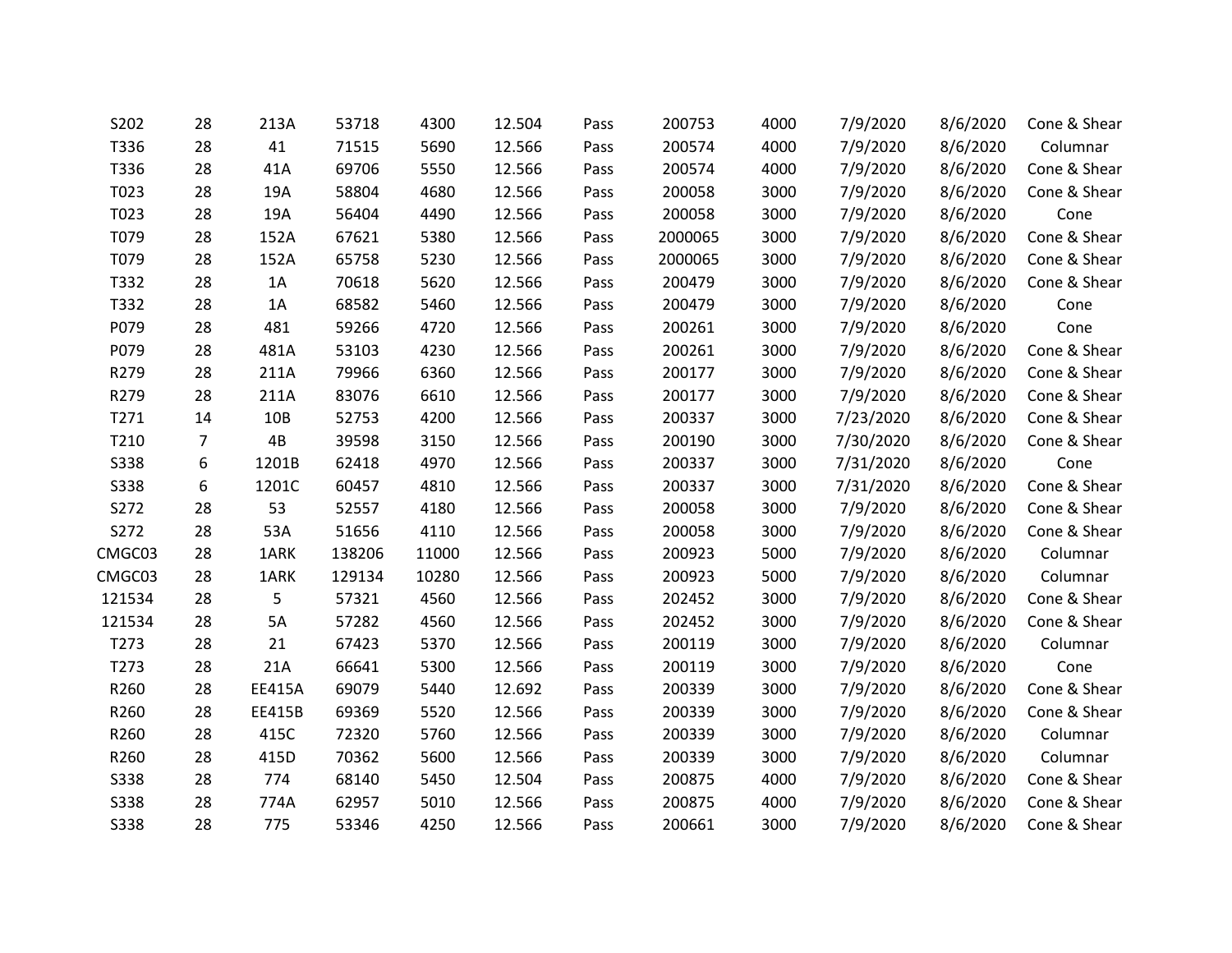| <b>S338</b> | 28 | 775A           | 52813 | 4200 | 12.566 | Pass | 200661         | 3000 | 7/9/2020  | 8/6/2020 | Columnar     |
|-------------|----|----------------|-------|------|--------|------|----------------|------|-----------|----------|--------------|
| S388        | 28 | 12             | 70343 | 5600 | 12.566 | Pass | 200161         | 3000 | 7/9/2020  | 8/6/2020 | Cone         |
| <b>S388</b> | 28 | 12A            | 66778 | 5310 | 12.566 | Pass | 200161         | 3000 | 7/9/2020  | 8/6/2020 | Cone         |
| T930        | 28 | 33             | 42116 | 3350 | 12.566 | Pass | 200404         | 3000 | 7/9/2020  | 8/6/2020 | Columnar     |
| T930        | 28 | 33A            | 46001 | 3660 | 12.566 | Pass | 200404         | 3000 | 7/9/2020  | 8/6/2020 | Cone & Shear |
| T259        | 28 | 9              | 57701 | 4590 | 12.566 | Pass | 200232         | 3000 | 7/9/2020  | 8/6/2020 | Cone         |
| T259        | 28 | <b>9A</b>      | 55888 | 4450 | 12.566 | Pass | 200232         | 3000 | 7/9/2020  | 8/6/2020 | Columnar     |
| S127        | 15 | 210B           | 68008 | 5410 | 12.566 | Pass | 200040         | 3000 | 7/22/2020 | 8/6/2020 | Cone         |
| S127        | 15 | 210C           | 69124 | 5500 | 12.566 | Pass | 200040         | 3000 | 7/22/2020 | 8/6/2020 | Cone         |
| S127        | 13 | 213B           | 48433 | 3850 | 12.566 | Pass | 200327         | 3000 | 7/24/2020 | 8/6/2020 | Cone & Split |
| S127        | 13 | 213C           | 49635 | 3950 | 12.566 | Pass | 200327         | 3000 | 7/24/2020 | 8/6/2020 | Cone & Split |
| S338        | 28 | 776            | 54811 | 4360 | 12.566 | Pass | 200875         | 4000 | 7/10/2020 | 8/7/2020 | Cone & Shear |
| S338        | 28 | 776A           | 54533 | 4340 | 12.566 | Pass | 200875         | 4000 | 7/10/2020 | 8/7/2020 | Cone & Shear |
| <b>S338</b> | 28 | 777            | 63065 | 5010 | 12.598 | Pass | 200661         | 3000 | 7/10/2020 | 8/7/2020 | Cone & Shear |
| S338        | 28 | 777A           | 61318 | 4880 | 12.566 | Pass | 200661         | 3000 | 7/10/2020 | 8/7/2020 | Cone & Shear |
| <b>S338</b> | 28 | 69             | 64030 | 5100 | 12.566 | Pass | 200337         | 3000 | 7/10/2020 | 8/7/2020 | Columnar     |
| <b>S338</b> | 28 | 69A            | 66419 | 5290 | 12.566 | Pass | 200337         | 3000 | 7/10/2020 | 8/7/2020 | Cone         |
| T930        | 28 | 34             | 51733 | 4140 | 12.504 | Pass | 200401         | 3000 | 7/10/2020 | 8/7/2020 | Columnar     |
| T930        | 28 | 34A            | 52726 | 4200 | 12.566 | Pass | 200401         | 3000 | 7/10/2020 | 8/7/2020 | Cone & Shear |
| Q921        | 28 | 647            | 50034 | 3980 | 12.566 | Pass | 200186         | 3000 | 7/10/2020 | 8/7/2020 | Columnar     |
| Q921        | 28 | 647A           | 46626 | 3710 | 12.566 | Pass | 200186         | 3000 | 7/10/2020 | 8/7/2020 | Cone & Shear |
| T293        | 28 | 12             | 45320 | 3610 | 12.566 | Pass | <b>BAG MIX</b> | 3000 | 7/10/2020 | 8/7/2020 | Cone & Shear |
| T293        | 28 | 12A            | 45817 | 3650 | 12.566 | Pass | <b>BAG MIX</b> | 3000 | 7/10/2020 | 8/7/2020 | Columnar     |
| U014        | 28 | 27             | 78944 | 6280 | 12.566 | Pass | 200922         | 4500 | 7/10/2020 | 8/7/2020 | Cone & Shear |
| U014        | 28 | 27A            | 76591 | 6090 | 12.566 | Pass | 200922         | 4500 | 7/10/2020 | 8/7/2020 | Cone & Shear |
| 106077      | 28 | 57A            | 58408 | 4650 | 12.566 | Pass | 200940         | 4000 | 7/10/2020 | 8/7/2020 | Columnar     |
| 106077      | 28 | 57A            | 58232 | 4630 | 12.566 | Pass | 200940         | 4000 | 7/10/2020 | 8/7/2020 | Cone & Split |
| T079        | 28 | 153            | 91628 | 7290 | 12.566 | Pass | 200065         | 3000 | 7/10/2020 | 8/7/2020 | Cone         |
| T079        | 28 | 153A           | 90987 | 7240 | 12.566 | Pass | 200065         | 3000 | 7/10/2020 | 8/7/2020 | Columnar     |
| T360        | 28 | $\overline{2}$ | 69018 | 5490 | 12.566 | Pass | 200767         | 3000 | 7/10/2020 | 8/7/2020 | Cone         |
| T360        | 28 | 2A             | 72204 | 5750 | 12.566 | Pass | 200767         | 3000 | 7/10/2020 | 8/7/2020 | Cone         |
| R279        | 28 | 212A           | 82021 | 6530 | 12.566 | Pass | 200177         | 3000 | 7/10/2020 | 8/7/2020 | Cone & Shear |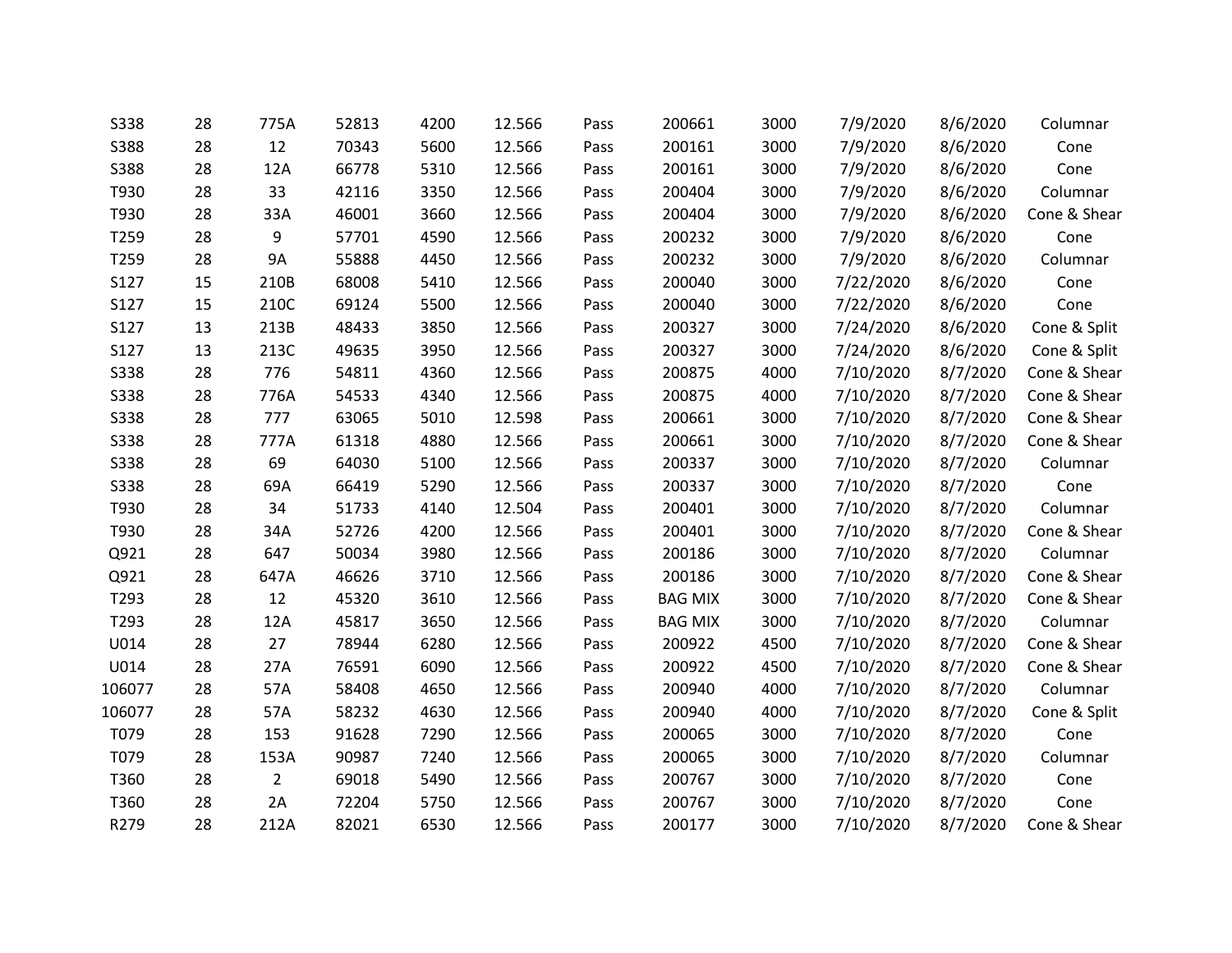| R279             | 28             | 212A            | 86744  | 6900   | 12.566 | Pass        | 200177 | 3000     | 7/10/2020                                                                                         | 8/7/2020  | Cone & Shear            |
|------------------|----------------|-----------------|--------|--------|--------|-------------|--------|----------|---------------------------------------------------------------------------------------------------|-----------|-------------------------|
| T930             | 28             | 35              | 55874  | 4450   | 12.566 | Pass        | 200401 | 3000     | 7/10/2020                                                                                         | 8/7/2020  | Cone                    |
| T930             | 28             | 35A             | 58730  | 4670   | 12.566 | Pass        | 200401 | 3000     | 7/10/2020                                                                                         | 8/7/2020  | Cone & Shear            |
| 150101           | 28             | 19A             | 73840  | 5880   | 12.566 | Pass        | 17518  | 3000     | 7/10/2020                                                                                         | 8/7/2020  | Columnar                |
| 150101           | 28             | 19B             | 74288  | 5910   | 12.566 | Pass        | 17518  | 3000     | 7/10/2020                                                                                         | 8/7/2020  | Cone                    |
| T273             | 28             | 22AR            | 64376  | 5120   | 12.566 | Pass        | 200119 | 3000     | 7/10/2020                                                                                         | 8/7/2020  | Cone & Shear            |
| T273             | 28             | 22AR1           | 62977  | 5010   | 12.566 | Pass        | 200119 | 3000     | 7/10/2020                                                                                         | 8/7/2020  | Cone & Shear            |
| P230             | 28             | 1839            | 62170  | 4950   | 12.566 | Pass        | 200154 | 3000     | 7/10/2020                                                                                         | 8/7/2020  | Columnar                |
| P230             | 28             | 1839A           | 57635  | 4590   | 12.566 | Pass        | 200154 | 3000     | 7/10/2020                                                                                         | 8/7/2020  | Columnar                |
| T <sub>273</sub> | 28             | 22              | 66601  | 5300   | 12.566 | Pass        | 200119 | 3000     | 7/10/2020                                                                                         | 8/7/2020  | Cone & Shear            |
| T273             | 28             | 22A             | 71782  | 5710   | 12.566 | Pass        | 200119 | 3000     | 7/10/2020                                                                                         | 8/7/2020  | Cone & Shear            |
| P230             | 28             | 1840            | 99266  | 3510   | 28.274 | Pass        | 200160 | 3000     | 7/10/2020                                                                                         | 8/7/2020  | Cone                    |
| P230             | 28             | 1840A           | 103982 | 3680   | 28.274 | Pass        | 200160 | 3000     | 7/10/2020                                                                                         | 8/7/2020  | Cone & Shear            |
| DB1801           | 28             | 222             | 62114  | 4940   | 12.566 | Pass        | 200392 | 3000     | 7/10/2020                                                                                         | 8/7/2020  | Columnar                |
| DB1801           | 28             | 222A            | 57908  | 4610   | 12.566 | Pass        | 200392 | 3000     | 7/10/2020                                                                                         | 8/7/2020  | Cone & Shear            |
| U911             | 28             | $\mathbf{1}$    | 66542  | 5290   | 12.573 | Pass        | 200189 | 3000     | 7/10/2020                                                                                         | 8/7/2020  | Cone                    |
| U911             | 28             | 1A              | 71008  | 5650   | 12.566 | Pass        | 200189 | 3000     | 7/10/2020                                                                                         | 8/7/2020  | Cone                    |
| T271             | $\overline{7}$ | 11C             | 52481  | 4180   | 12.566 | Pass        | 200040 | 3000     | 7/31/2020                                                                                         | 8/7/2020  | Cone & Shear            |
| T271             | $\overline{7}$ | <b>12C</b>      | 53749  | 4280   | 12.566 | Pass        | 200337 | 3000     | 7/31/2020                                                                                         | 8/7/2020  | Cone & Shear            |
| R279             | $\overline{2}$ | 219B            | 29781  | < 2370 | 12.566 | Fail        | 200178 | 3000     | 8/6/2020                                                                                          | 8/7/2020  | Columnar                |
| R279             | $\overline{2}$ | 219B            | 29647  | < 2360 | 12.566 | Fail        | 200178 | 3000     | 8/6/2020                                                                                          | 8/7/2020  | Cone & Shear            |
| U199             | 48 HR          | 1022F           | 40088  | 3190   | 12.566 | Pass        | 200948 | 3000     | 8/3/2020                                                                                          | 8/7/2020  | Cone & Split            |
| U199             | 48 HR          | 1022G           | 41953  | 3340   | 12.566 | Pass        | 200948 | 3000     | 8/3/2020                                                                                          | 8/7/2020  | Cone                    |
|                  |                |                 |        |        |        |             |        |          | The Following Cylinders Not Were Broken At The HQ Lab But Rather The Region 4 Lab Due To Covid-19 |           |                         |
| Contract         | Age            | Cylinder        | LBF    | PSI    | Area   | P/F         | Design | Required | Made                                                                                              | Tested    | Fracture                |
| <b>CPI</b>       | 28             | 60L             | 122046 | 9710   | 12.57  | <b>PASS</b> | 200372 | 5000     | 7/24/2020                                                                                         | 7/31/2020 | CONE                    |
| <b>CPI</b>       | 28             | 60L             | 122289 | 9730   | 12.57  | PASS        | 200372 | 5000     | 7/24/2020                                                                                         | 7/31/2020 | SHEAR                   |
| <b>CPI</b>       | 28             | 60D             | 113264 | 9010   | 12.57  | <b>PASS</b> | 200372 | 5000     | 7/24/2020                                                                                         | 7/31/2020 | CONE                    |
| <b>CPI</b>       | 28             | 60 <sub>D</sub> | 113532 | 9040   | 12.57  | <b>PASS</b> | 200372 | 5000     | 7/24/2020                                                                                         | 7/31/2020 | SHEAR                   |
| R272             | 28             | V184            | 62208  | 4950   | 12.57  | PASS        | 200584 | 3000     | 7/7/2020                                                                                          | 8/3/2020  | <b>CONE &amp; SPLIT</b> |
| R272             | 28             | V184A           | 54192  | 4310   | 12.57  | PASS        | 200584 | 3000     | 7/7/2020                                                                                          | 8/3/2020  | COLUMNAR                |
| R272             | 28             | D274            | 84055  | 7490   | 12.57  | <b>PASS</b> | 200561 | 3000     | 7/7/2020                                                                                          | 8/3/2020  |                         |
|                  |                |                 |        |        |        |             |        |          |                                                                                                   |           |                         |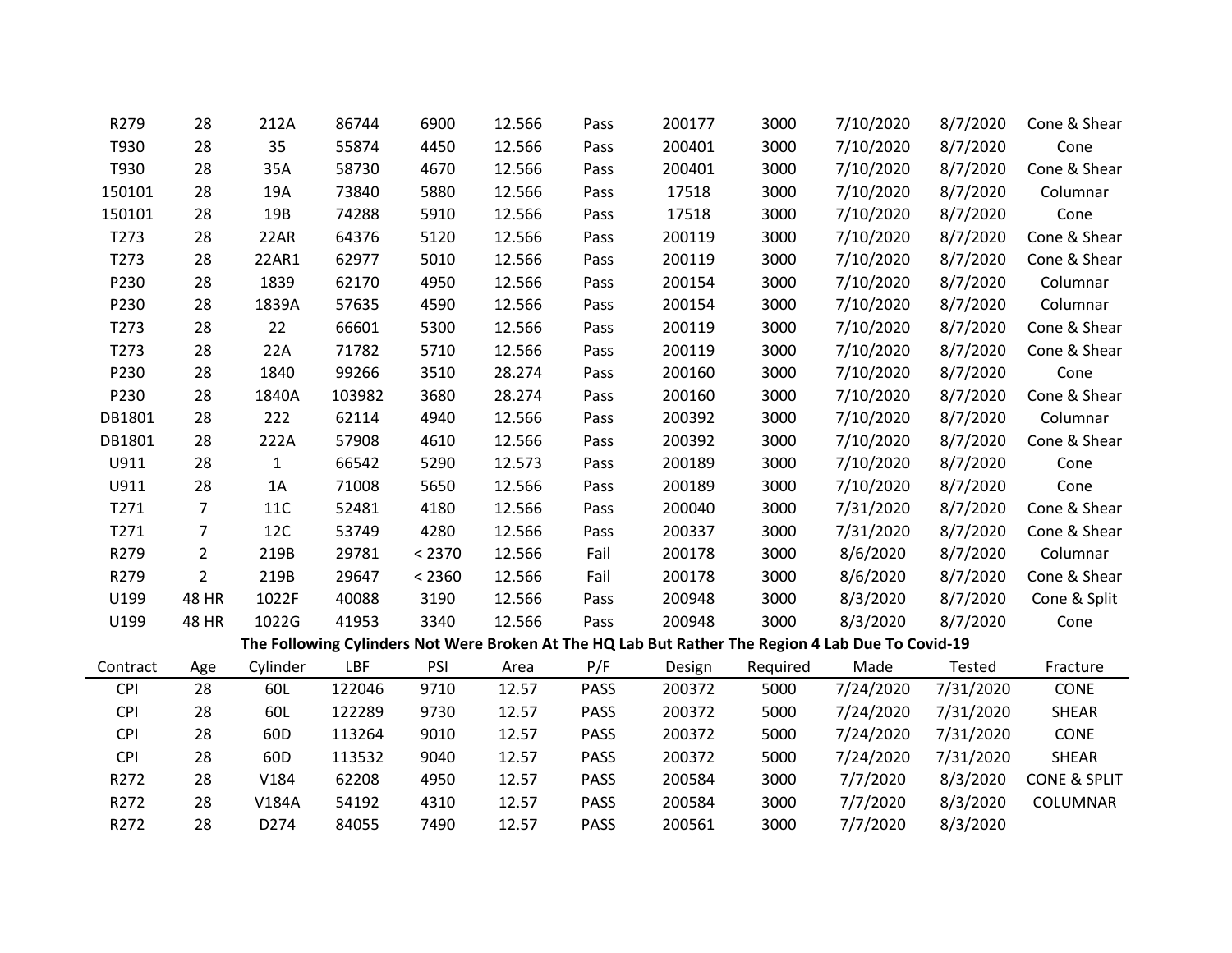| R272       | 28 | D274A        | 90378  | 7190  | 12.57 | <b>PASS</b> | 200561 | 3000 | 7/7/2020 | 8/3/2020 |                         |
|------------|----|--------------|--------|-------|-------|-------------|--------|------|----------|----------|-------------------------|
| R272       | 28 | D272         | 71428  | 5680  | 12.57 | <b>PASS</b> | 200561 | 3000 | 7/6/2020 | 8/3/2020 | CONE                    |
| R272       | 28 | D272A        | 77547  | 6170  | 12.57 | <b>PASS</b> | 200561 | 3000 | 7/6/2020 | 8/3/2020 | COLUMNAR                |
| R272       | 28 | D272D        | 80895  | 6440  | 12.57 | <b>PASS</b> | 200561 | 3000 | 7/6/2020 | 8/3/2020 | <b>CONE &amp; SPLIT</b> |
| R272       | 28 | D272E        | 75379  | 6000  | 12.57 | <b>PASS</b> | 200561 | 3000 | 7/6/2020 | 8/3/2020 | SHEAR                   |
| T393       | 28 | 24           | 85845  | 6830  | 12.57 | <b>PASS</b> | 200298 | 3000 | 7/6/2020 | 8/3/2020 |                         |
| T393       | 28 | 24A          | 93399  | 7430  | 12.57 | <b>PASS</b> | 200298 | 3000 | 7/6/2020 | 8/3/2020 |                         |
| T359       | 28 | 9            | 47219  | 3760  | 12.57 | PASS        | 200483 | 3000 | 7/6/2020 | 8/3/2020 | COLUMNAR                |
| T359       | 28 | <b>9A</b>    | 49183  | 3910  | 12.57 | <b>PASS</b> | 200483 | 3000 | 7/6/2020 | 8/3/2020 | <b>CONE &amp; SPLIT</b> |
| R272       | 28 | V185         | 44858  | 3570  | 12.57 | PASS        | 200450 | 3000 | 7/8/2020 | 8/4/2020 |                         |
| R272       | 28 | V185A        | 46050  | 3665  | 12.57 | <b>PASS</b> | 200450 | 3000 | 7/8/2020 | 8/4/2020 |                         |
| S282       | 28 | 28           | 73378  | 5859  | 12.57 | PASS        | 200529 | 3000 | 7/7/2020 | 8/4/2020 |                         |
| S282       | 28 | 28A          | 75591  | 6015  | 12.57 | PASS        | 200529 | 3000 | 7/7/2020 | 8/4/2020 |                         |
| U138       | 28 | $U-12$       | 78624  | 6249  | 12.57 | PASS        | 200357 | 3000 | 7/7/2020 | 8/4/2020 |                         |
| U138       | 28 | $U-12A$      | 76277  | 6070  | 12.57 | PASS        | 200357 | 3000 | 7/7/2020 | 8/4/2020 |                         |
| U138       | 28 | $U-13$       | 91692  | 7297  | 12.57 | PASS        | 200357 | 3000 | 7/7/2020 | 8/4/2020 |                         |
| U138       | 28 | $U-13A$      | 93287  | 7424  | 12.57 | <b>PASS</b> | 200357 | 3000 | 7/7/2020 | 8/4/2020 |                         |
| R277       | 28 | 131          | 71088  | 5657  | 12.57 | PASS        | 200293 | 3000 | 7/8/2020 | 8/4/2020 |                         |
| R277       | 28 | 131A         | 73365  | 5838  | 12.57 | <b>PASS</b> | 200293 | 3000 | 7/8/2020 | 8/4/2020 |                         |
| T116       | 28 | $\mathbf{1}$ | 83138  | 6616  | 12.57 | PASS        | 200351 | 3000 | 7/7/2020 | 8/4/2020 |                         |
| T116       | 28 | 1A           | 80576  | 6412  | 12.57 | PASS        | 200351 | 3000 | 7/7/2020 | 8/4/2020 |                         |
| <b>CPI</b> | 28 | 17L          | 156717 | 12470 | 12.57 | PASS        | 200372 | 5000 | 7/8/2020 | 8/5/2020 | CONE                    |
| <b>CPI</b> | 28 | 17L          | 144713 | 11520 | 12.57 | PASS        | 200372 | 5000 | 7/8/2020 | 8/5/2020 | SHEAR                   |
| CPI        | 28 | 17D          | 142795 | 11360 | 12.57 | PASS        | 200372 | 5000 | 7/8/2020 | 8/5/2020 | CONE                    |
| <b>CPI</b> | 28 | 17D          | 145002 | 11540 | 12.57 | <b>PASS</b> | 200372 | 5000 | 7/8/2020 | 8/5/2020 | <b>SHEAR</b>            |
| <b>CPI</b> | 28 | 46D          | 154030 | 12260 | 12.57 | <b>PASS</b> | 200372 | 8000 | 7/8/2020 | 8/5/2020 | CONE                    |
| <b>CPI</b> | 28 | 46D          | 143468 | 11420 | 12.57 | <b>PASS</b> | 200372 | 8000 | 7/8/2020 | 8/5/2020 | <b>CONE &amp; SPLIT</b> |
| <b>CPI</b> | 28 | 46M          | 144854 | 11530 | 12.57 | PASS        | 200372 | 8000 | 7/8/2020 | 8/5/2020 | CONE                    |
| <b>CPI</b> | 28 | 46M          | 146003 | 11620 | 12.57 | PASS        | 200372 | 8000 | 7/8/2020 | 8/5/2020 | SHEAR                   |
| T359       | 28 | 10           | 67816  | 5397  | 12.57 | PASS        | 200483 | 3000 | 7/9/2020 | 8/6/2020 | SHEAR                   |
| T359       | 28 | 10A          | 68025  | 5413  | 12.57 | <b>PASS</b> | 200483 | 3000 | 7/9/2020 | 8/6/2020 | <b>SHEAR</b>            |
| U138       | 28 | U14          | 62498  | 4973  | 12.57 | <b>PASS</b> | 200357 | 3000 | 7/9/2020 | 8/6/2020 | <b>SHEAR</b>            |